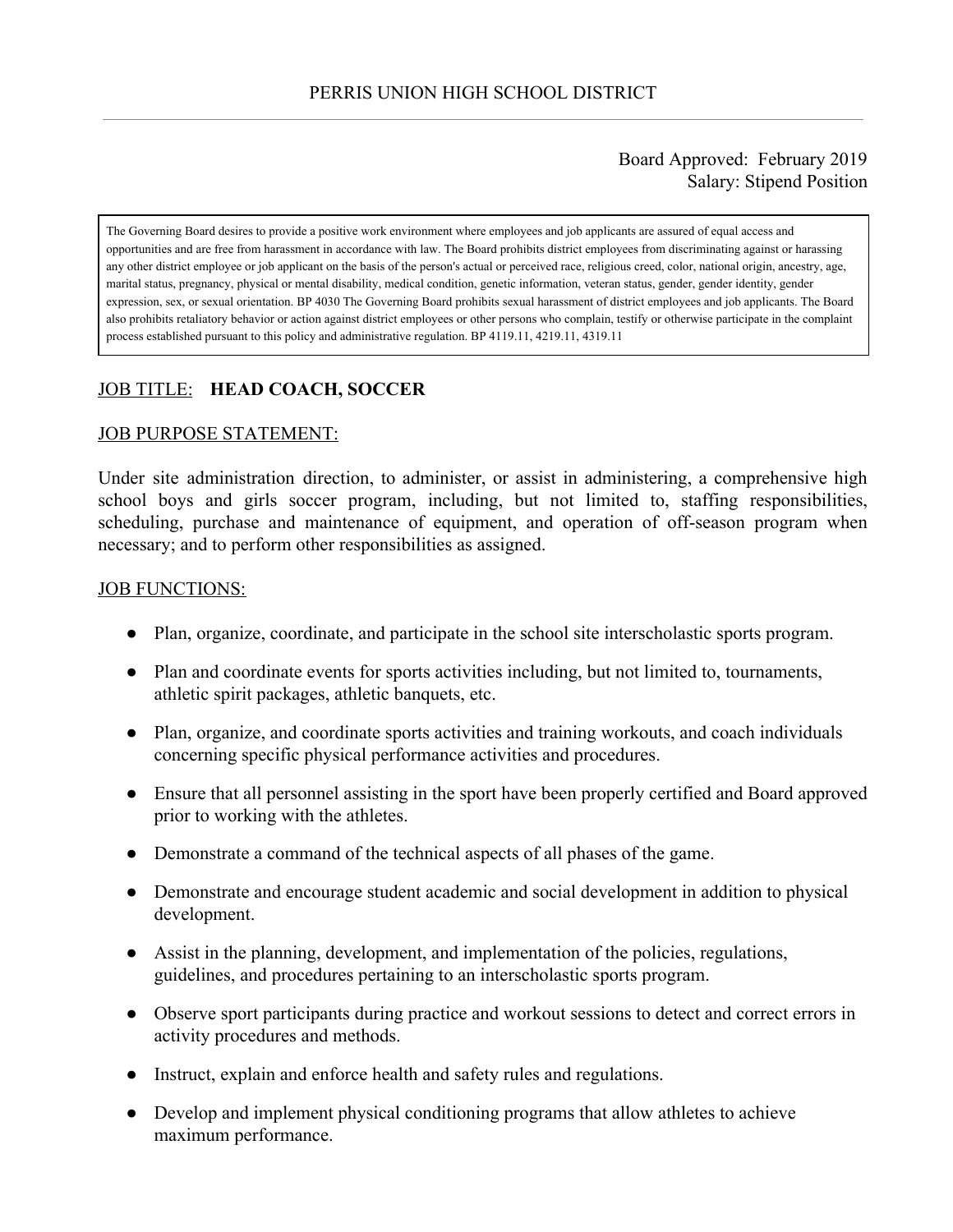## JOB TITLE: **HEAD COACH, SOCCER** Page 2 of 3

#### JOB FUNCTIONS – continued

- Assist athlete trainer in monitoring sport activity related injuries and determine the most appropriate time for an athlete to return to active sport participation.
- Select or assist in the selection of interscholastic sport activity uniforms and related sport apparatus and equipment.
- Assess the athletic team skills and abilities and the opponents capabilities and determine game strategies.
- Advise site administrators concerning interscholastic sports programs and activities.
- May participate or coordinate opponent scouting activities.
- Understand and carry out oral and written directions with minimal accountability controls.
- Communicate effectively in English in oral and written form.
- Build and maintain a positive working relationship with parents, students, other coaches, staff, and the public.
- Work cooperatively with other school leaders in a school environment with multiple curricular and co-curricular programs.
- Understand the principles, goals, and objectives of public education.
- Knowledge of the methods, techniques, procedures, and strategies concerning the development and maintenance of an effective interscholastic sports program.
- Knowledge of modern trends pertaining to interscholastic sports programs and activities.
- Commitment between academic and athletic excellence for student athletes.
- Demonstrate successful ability to follow the National Federation of High Schools Coaches Code of Conduct and the California Interscholastic Federation (CIF) Coaches Code of Conduct, and Pursuing Victory with Honor.

# PHYSICAL ABILITIES:

- Physical Demands: This is a non-sedentary position that involves walking, running, and standing for extended periods of time. This position requires accurate perception of sound, near and far vision, depth perception, handling and working with educational sport aids, equipment, and providing oral information and directions.
- Working Conditions: Sport activities will be held outdoors or indoors depending on the sport. Exposure to seasonal outdoor temperatures (30 $\degree$  F – 115 $\degree$  F), possible wind, rain, and snow, loud noise from participants and spectators.